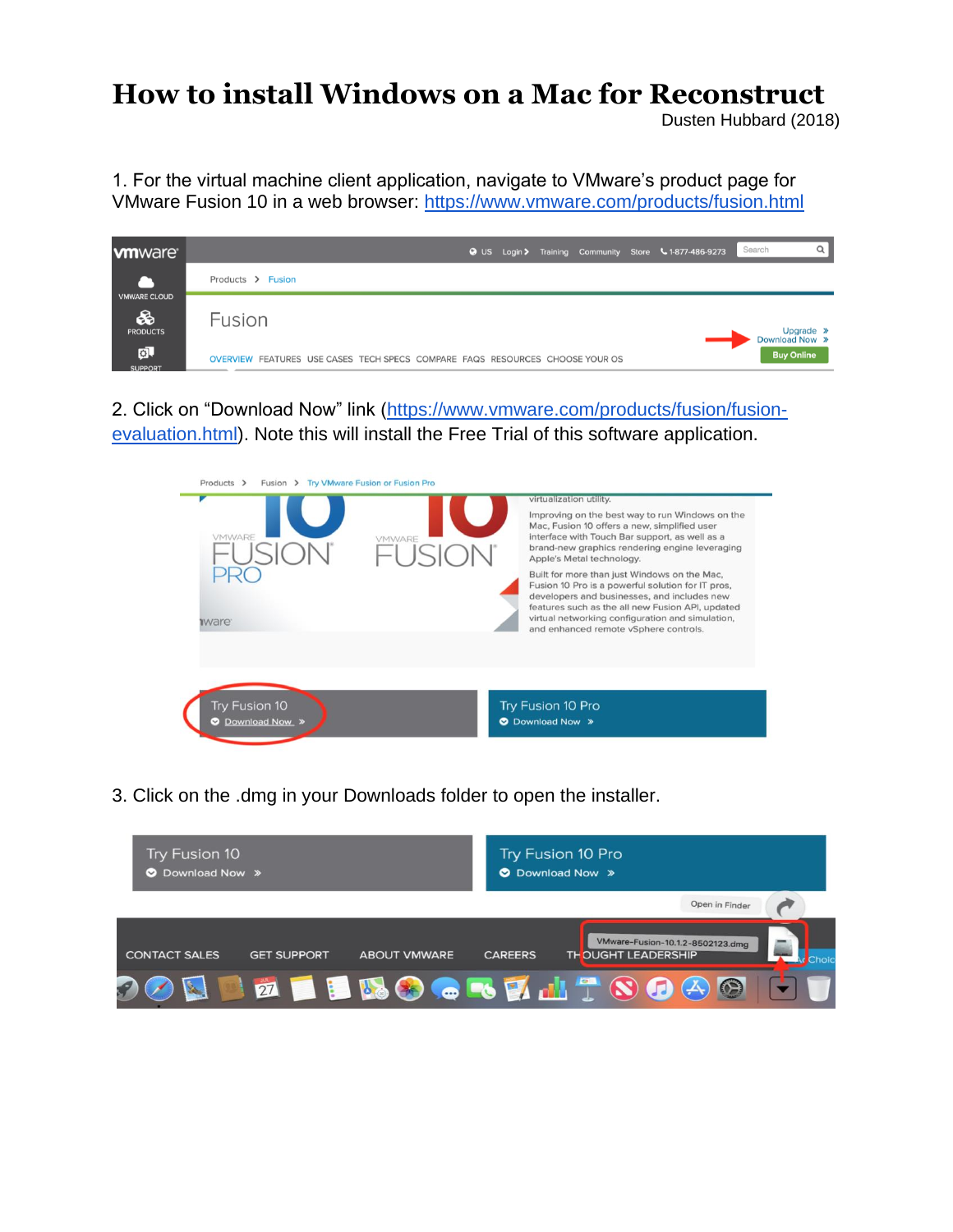4. Double click the icon to install VMWare Fusion 10.



5. If prompted, provide the admin password to authenticate.

| the Applications folder. | <b>VMware Fusion requires administrative privileges</b><br>to perform one-time setup including copying to |
|--------------------------|-----------------------------------------------------------------------------------------------------------|
|                          | Enter an administrator's name and password to allow this.                                                 |
| User Name:               |                                                                                                           |
| Password:                |                                                                                                           |
|                          |                                                                                                           |
|                          | Cancel<br>nĸ                                                                                              |

6. Select installation method. We will be installing from disc or image (more details in the next step). Select the Installation Method



7. Obtain a licensed copy of Windows. You can download disc image (ISO file) from official source here:<https://www.microsoft.com/en-us/software-download/windows10> (64-bit recommended)

## ◯ Do I need a copy of Windows to run VMware Fusion?

Yes. VMware Fusion requires the installation of an operating system in order to function. The operating system is not included with the purchase of VMware Fusion. You can either migrate an existing copy of Windows from your old PC or install a new one. In order to run a Windows virtual machine, you must have a licensed copy of that Windows operating system or purchase a new Windows license.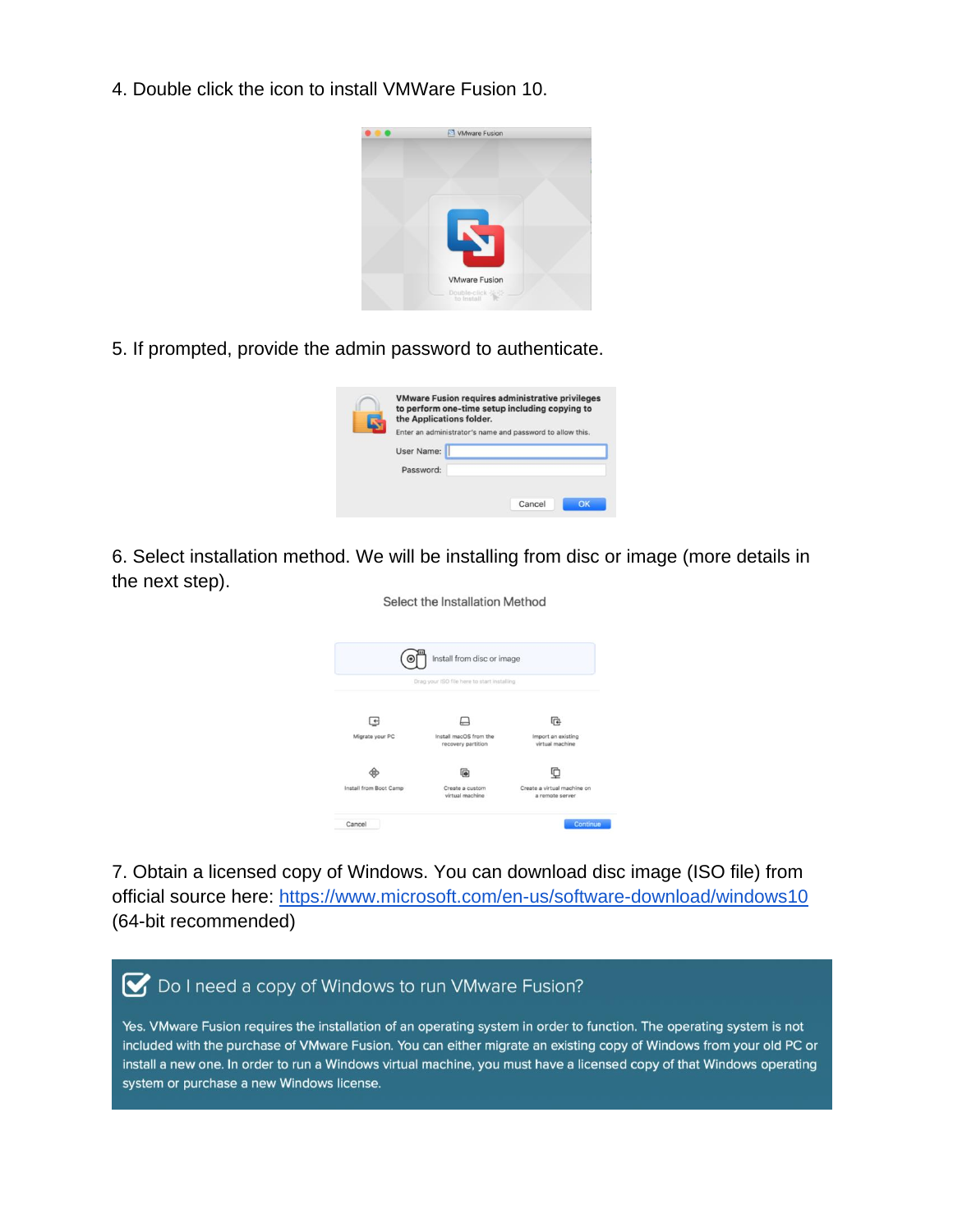

8. Drag the disc image from your Downloads folder into the Create New Virtual Machine window.

| This will guide you through installing Windows or another operating system in a virtual machine | Create a New Virtual Machine<br>on your Mac. |                                               |         | Improving on the best way to run Windows on the<br>Mac, Fusion 10 offers a new, simplified user<br>interface with Touch Bar support, as well as a<br>brand-new graphics rendering engine leveraging<br>Apple's Metal technology. |
|-------------------------------------------------------------------------------------------------|----------------------------------------------|-----------------------------------------------|---------|----------------------------------------------------------------------------------------------------------------------------------------------------------------------------------------------------------------------------------|
| Choose Disc<br>or Image<br>Choose an operating system installation disc or image:               | Configuration                                | Finish<br>当∨                                  |         | Built for more than just Windows on the Mac,<br>Fusion 10 Pro is a powerful solution for IT pros,<br>developers and businesses, and includes new<br>features such as the all new Fusion API, updated                             |
|                                                                                                 |                                              |                                               |         | virtual networking configuration and simulation,<br>and enhanced remote vSphere controls.                                                                                                                                        |
|                                                                                                 | Drag a disc image here                       |                                               |         | Open in Finder<br>Try Fusion 10 Pro                                                                                                                                                                                              |
|                                                                                                 | Use another disc or disc image               |                                               |         | C Bownload Now »<br>VMware-Fusion-10.1.2-8502123.dmg                                                                                                                                                                             |
| Cancel<br>CONITACT CALES                                                                        | <b>CET CLIDDODT</b>                          | Go Back<br>Continue<br><b>ADOLIT VANAIADE</b> | CADEEDS | Win10_1803_English_x64.iso<br>THOLIGHT <b>TELLING</b>                                                                                                                                                                            |

9. Select Easy Install option, otherwise you can manually configure your installation. You will need to provide your own Windows Product Key and select your version of Windows OS (can purchase here, if needed: [https://www.microsoft.com/en](https://www.microsoft.com/en-us/windows/get-windows-10?step=MacQuestion1)[us/windows/get-windows-10?step=MacQuestion1\)](https://www.microsoft.com/en-us/windows/get-windows-10?step=MacQuestion1).

| Microsoft Windows Easy Install<br>With Easy Install, VMware Fusion will use the information provided here to automatically install |                                   |            |
|------------------------------------------------------------------------------------------------------------------------------------|-----------------------------------|------------|
| Windows 10 x64 from your installation disc and install drivers to optimize your virtual machine.<br>Choose Disc<br>or Image        | Configuration                     | Finish     |
| V Use Easy Install                                                                                                                 |                                   |            |
| Account Name:                                                                                                                      | Synapse Web                       |            |
| Account Type: Administrator                                                                                                        |                                   |            |
| Password:                                                                                                                          |                                   | (optional) |
| Confirm Password:                                                                                                                  |                                   |            |
| Windows Product Key:                                                                                                               |                                   |            |
|                                                                                                                                    | Language: English (United States) |            |
|                                                                                                                                    | Choose your Windows version       | ٥          |

10. Configure your virtual machine (Windows 10) by allocating RAM and hard disk space appropriately depending on your hardware specifications of your Mac. Note: 2-4 GB of RAM is sufficient to allocate; hard disk space allocation depends on how much space you need for your sets of images you plan to work with in Reconstruct.

| Choose Disc | Configuration                                                                                                              | Finish |  |
|-------------|----------------------------------------------------------------------------------------------------------------------------|--------|--|
| or Image    |                                                                                                                            |        |  |
|             | Virtual Machine Summary                                                                                                    |        |  |
|             | Guest Operating System Windows 10 x64                                                                                      |        |  |
|             | New Hard Disk Capacity 60 GB                                                                                               |        |  |
|             | Memory 2 GB                                                                                                                |        |  |
|             | Networking Share with my Mac (NAT)                                                                                         |        |  |
|             | Device Summary CD/DVD, USB Controller, Printer, Sound Card                                                                 |        |  |
|             |                                                                                                                            |        |  |
|             |                                                                                                                            |        |  |
|             |                                                                                                                            |        |  |
|             |                                                                                                                            |        |  |
|             | To change the default virtual machine settings, click Customize Settings. To run the<br>virtual machine now, click Finish. |        |  |
|             |                                                                                                                            |        |  |
|             | <b>Customize Settings</b>                                                                                                  |        |  |